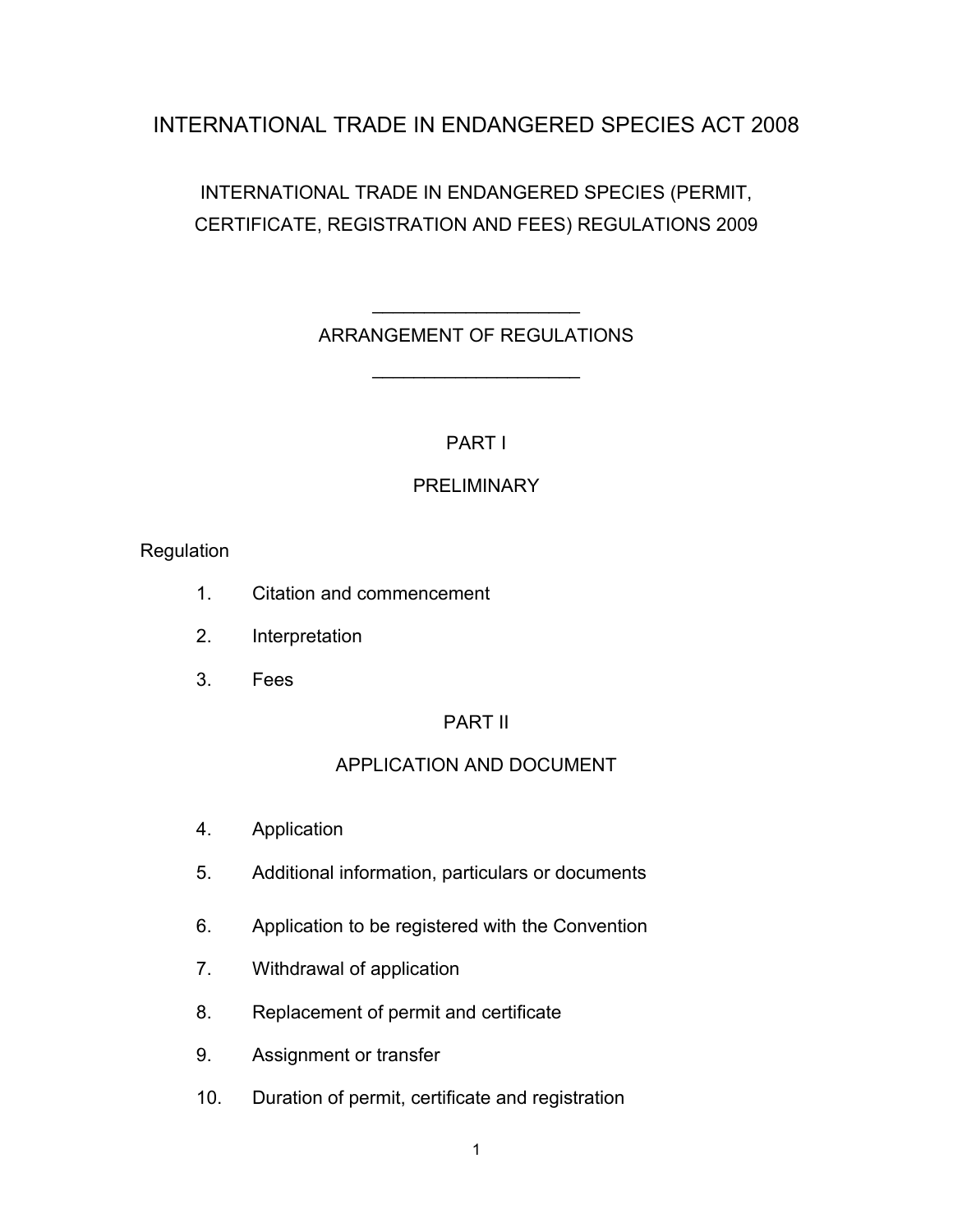11. Interpretation of Second Schedule

SCHEDULE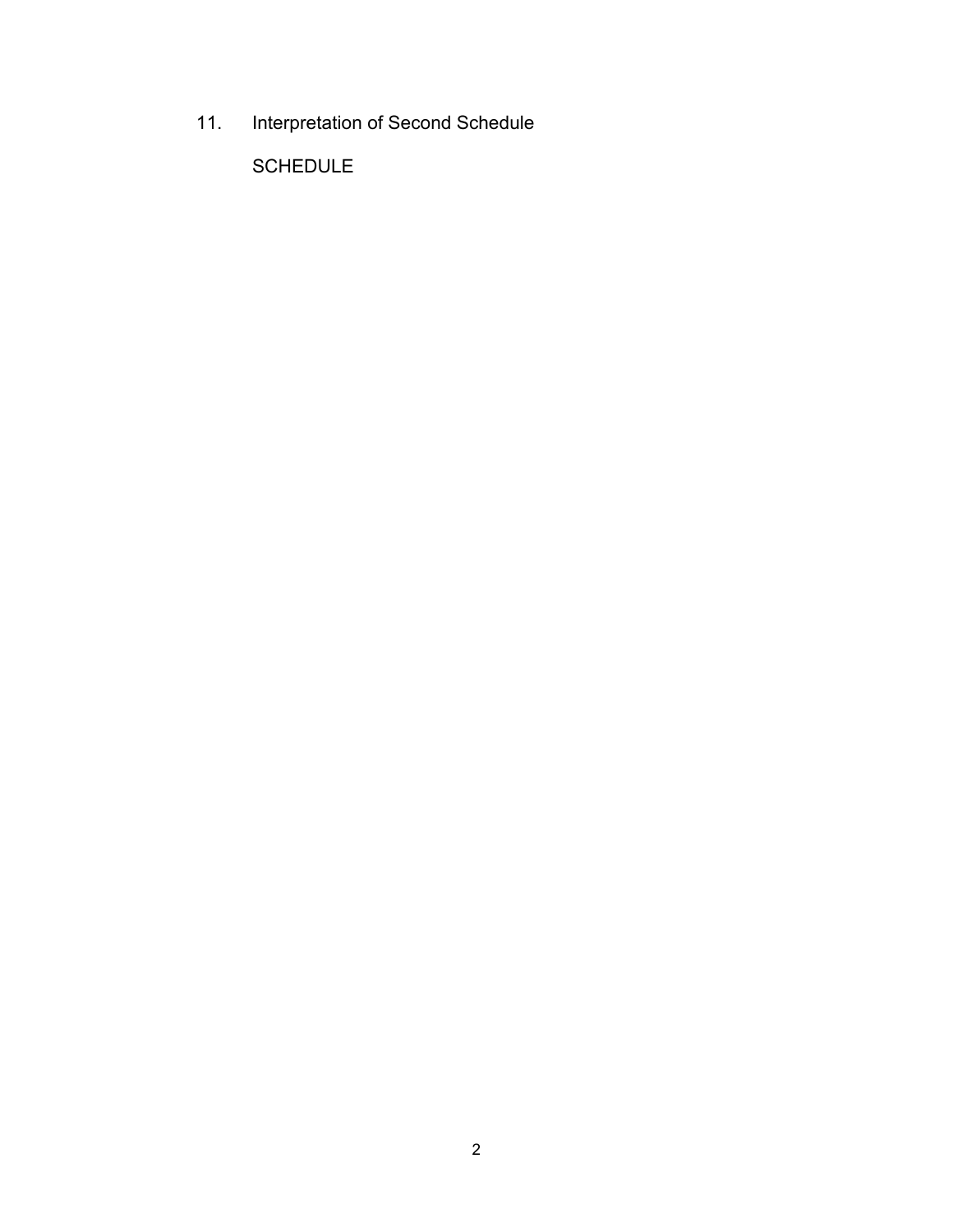### INTERNATIONAL TRADE IN ENDANGERED SPECIES ACT 2008

# INTERNATIONAL TRADE IN ENDANGERED SPECIES (PERMIT, CERTIFICATE, REGISTRATION AND FEES) REGULATIONS 2009

IN exercise of the powers conferred by section 54 of the International Trade in Endangered Species Act 2008 [*Act 686*], the Minister makes the following regulations:

#### PART I

#### PRELIMINARY

#### **Citation and commencement**

**1.** (1) These regulations may be cited as the **International Trade in Endangered Species (Permit, Certificate, Registration and Fees) Regulations 2009.**

(2) These Regulations come into operation on 28 December 2009.

#### **Interpretation**

**2.** In these Regulations "document" includes licence, permit, special permit, removal pass or authorization issued by the Forestry Department of the States in Peninsular Malaysia, Sabah Forestry Department and the Management Authority, except the Malaysian Timber Industry Board and the Department of Agriculture, Ministry of Agriculture and Agro-Based Industries Malaysia.

#### **Fees**

**3.** (1) The fees to be paid under these Regulations shall be as prescribed in the First Schedule.

3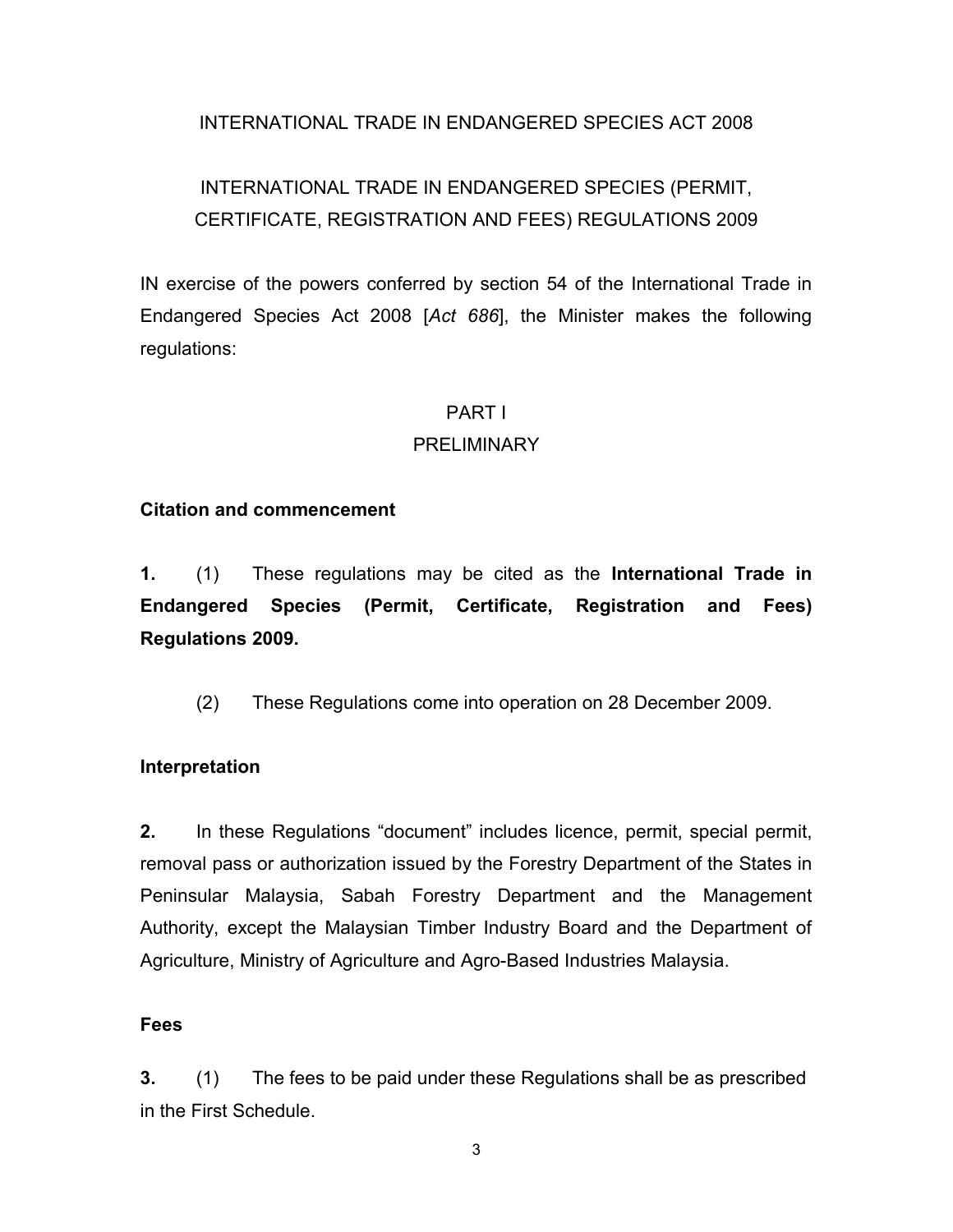(2) The fees shall be paid to the Management Authority in any manner as the Management Authority may direct.

# PART II APPLICATION AND DOCUMENTS

### **Application**

- **4.** (1) An application for
	- *(a)* a permit to import any scheduled species;
	- *(b)* a permit to export any scheduled species;
	- *(c)* a certificate to re-export any scheduled species;
	- *(d)* a certificate to introduce from the sea any scheduled species;
	- *(e)* the registration to produce captive bred animal or artificially propagated plant or animal of any scheduled species for commercial trade purposes; and
	- *(f)* a permit to export any captive bred animal or artificially propagated plant or animal of any scheduled species for commercial trade purposes,

shall be made to the Management Authority in any manner as the Management Authority may determine and shall, upon approval of the application, pay the prescribed fees.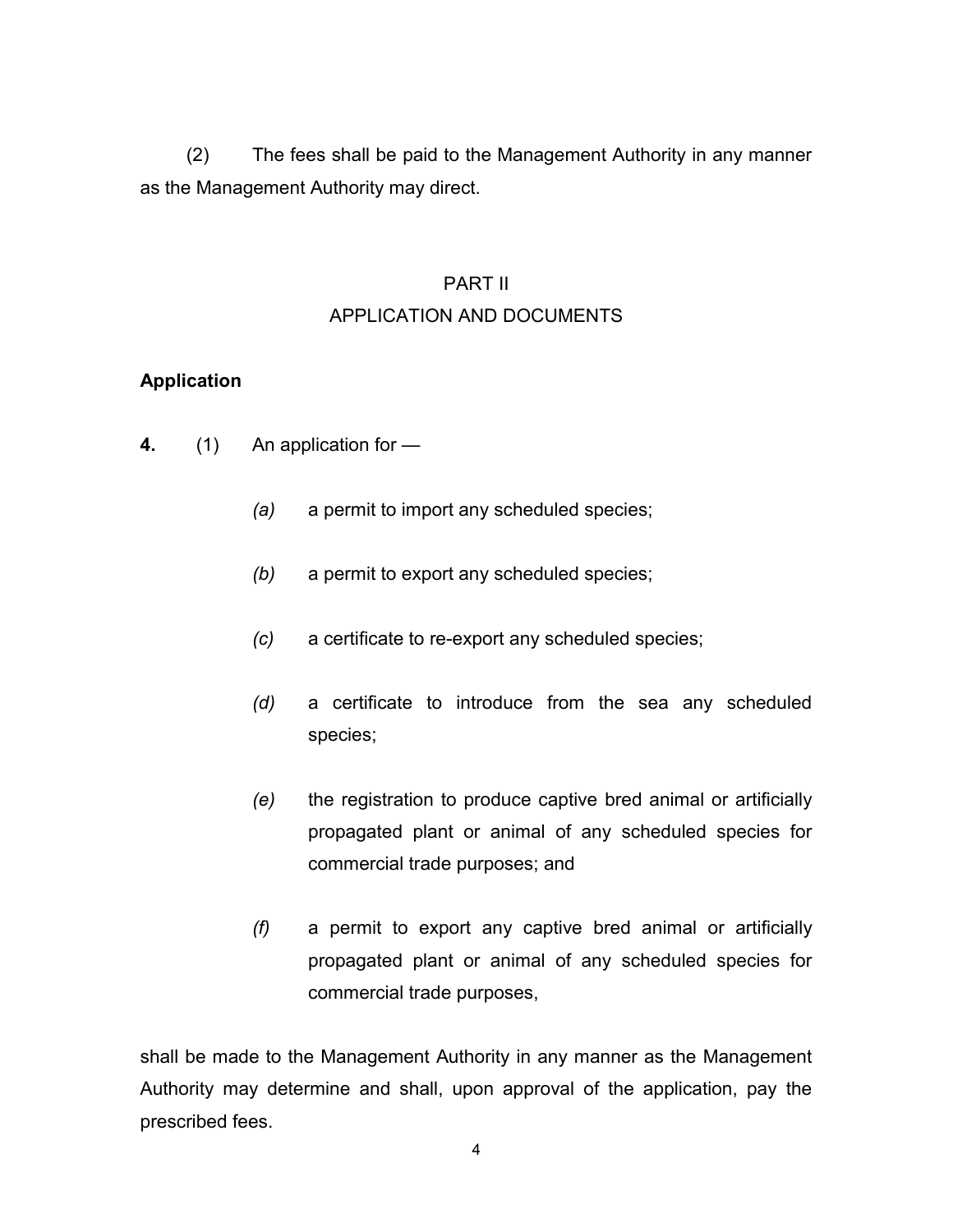(2) The application made under paragraphs *(a)*, *(b)*, *(c)*, *(e)* and *(f)* shall be furnished with the documents as specified in the Second Schedule.

### **Additional information, particulars or documents**

**5.** After receiving the application made under regulation 4, the Management Authority may, if it requires additional information, particulars or document, require the applicant to —

- *(a)* give any additional information, particulars or document;
- *(b)* appear in person or by another person authorized in writing by the applicant to appear on his behalf before the Management Authority or an authorized officer, to be interviewed; or
- *(c)* comply with any requirement as the Management Authority may determine.

### **Application to be registered with the Convention**

**6.** (1) An application made under paragraph 4(1)*(f)* which falls under Appendix I of the Third Schedule of the Act shall be registered with the **Convention** 

(2) Where the application under paragraph 4(1)*(f)* has been registered with the Convention, the application shall be treated as an application made under Appendix II of the Third Schedule of the Act.

### **Withdrawal of application**

**7.** (1) Any applicant under regulation 4 shall ensure that the application –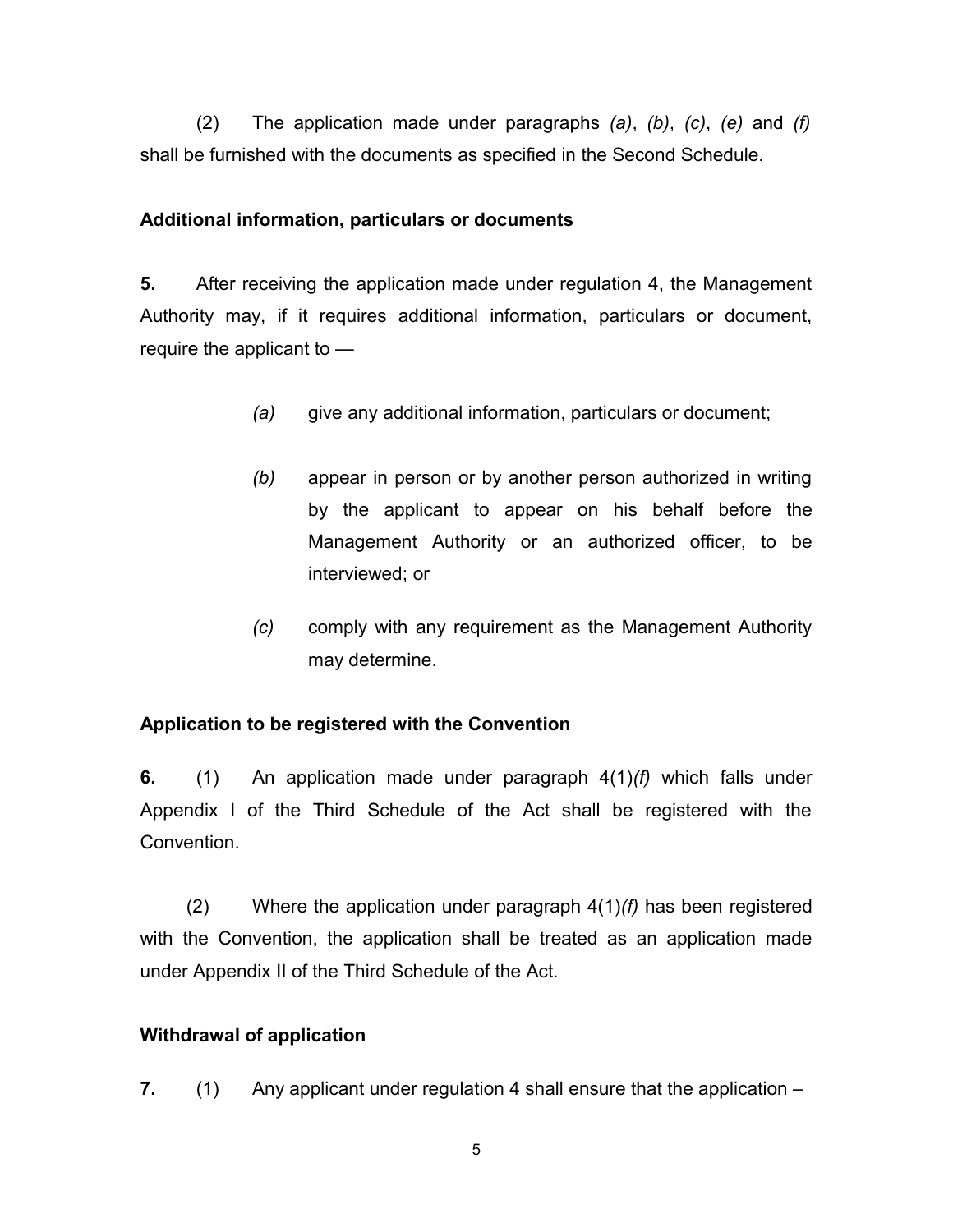- *(a)* is complete; and
- *(b)* does not contain any error or contain any unauthorized alteration.

(2) If the application is being made not in accordance with the requirements specified under subregulation (1), the Management Authority–

- *(a)* may refuse to process the application and shall require that it is amended or completed and resubmitted; or
- *(b)* shall require that a new application be submitted.

(3) If the applicant fails to comply with this regulation, the application shall be treated as withdrawn but it shall not affect the right of the applicant to make a new application in accordance with regulation 4.

#### **Replacement of permit and certificate**

**8.** (1) Where a permit or certificate is lost or destroyed, the permit or certificate holder shall lodge a report to the police and inform the Management Authority in respect of the loss or destruction.

(2) The permit or certificate holder whose permit or certificate is lost or destroyed may file a new application of a permit or certificate in accordance with regulation 4.

#### **Assignment or transfer**

**9.** (1) A permit, certificate or registration holder shall not assign or transfer the permit or certificate issued or registration allowed by the Management Authority under subsection 16(2) of the Act.

6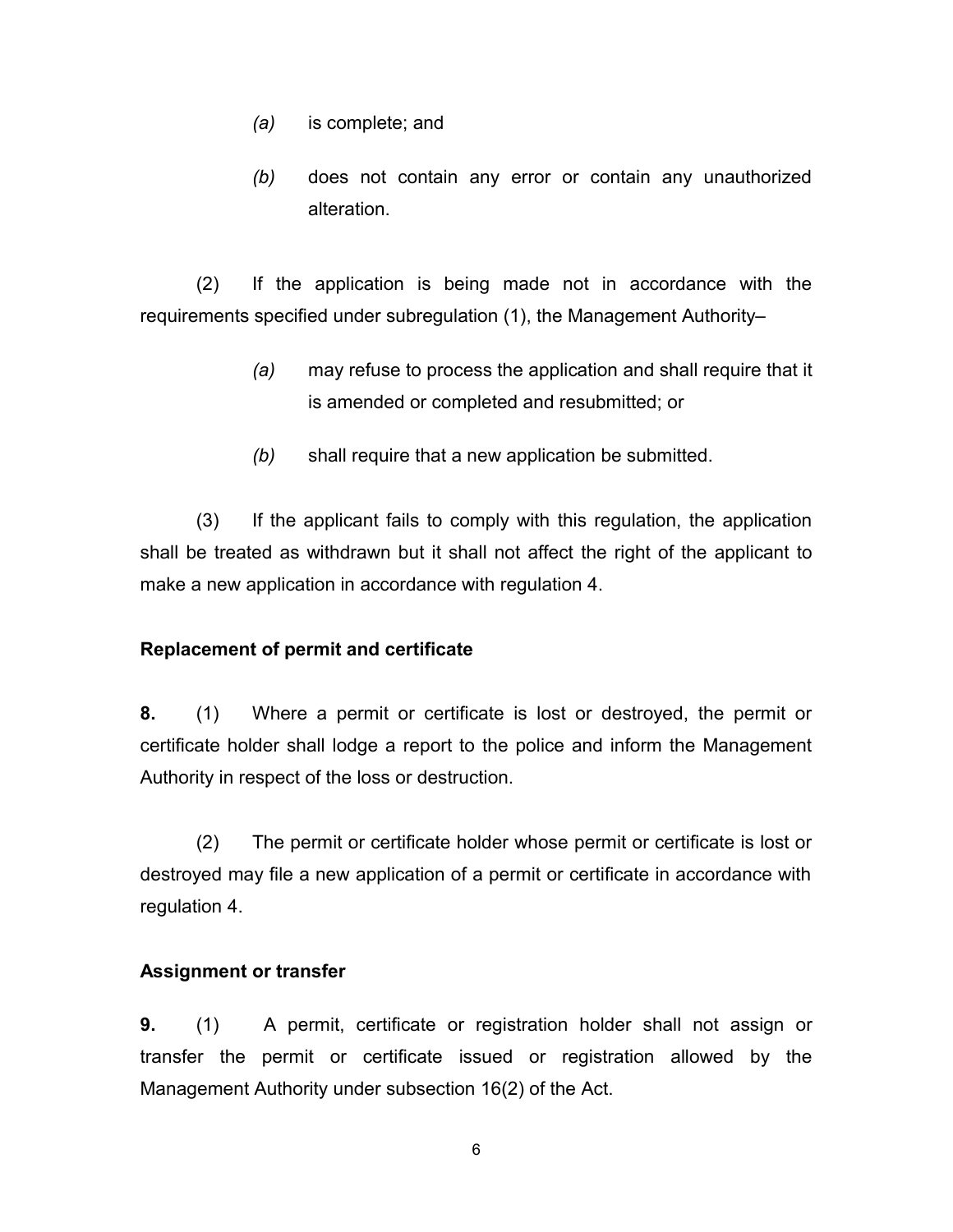(2) Notwithstanding subregulation (1), a registration holder may, by notifying the Management Authority in writing of the intention to assign or transfer the registration and the Management Authority approves it, assign or transfer the registration.

### **Duration of permit, certificate and registration**

- **10.** (1) A permit or certificate shall not be valid
	- *(a)* after six months from the date of its issue;
	- *(b)* upon the death of the permit or certificate holder, for the time being the holder of it;
	- *(c)* upon the dissolution of a company, in the case where the permit or certificate holder is a corporation, for the time being the holder of it.
	- (2) A registration shall not be valid
		- *(a)* after one year from the date of its issue;
		- *(b)* upon the death of the registration holder, for the time being the holder of it;
		- *(c)* upon the dissolution of a company, in the case where the registration holder is a corporation, for the time being the holder of it.

(3) A permit or certificate holder may make a new application in accordance with regulation 4 upon its expiration.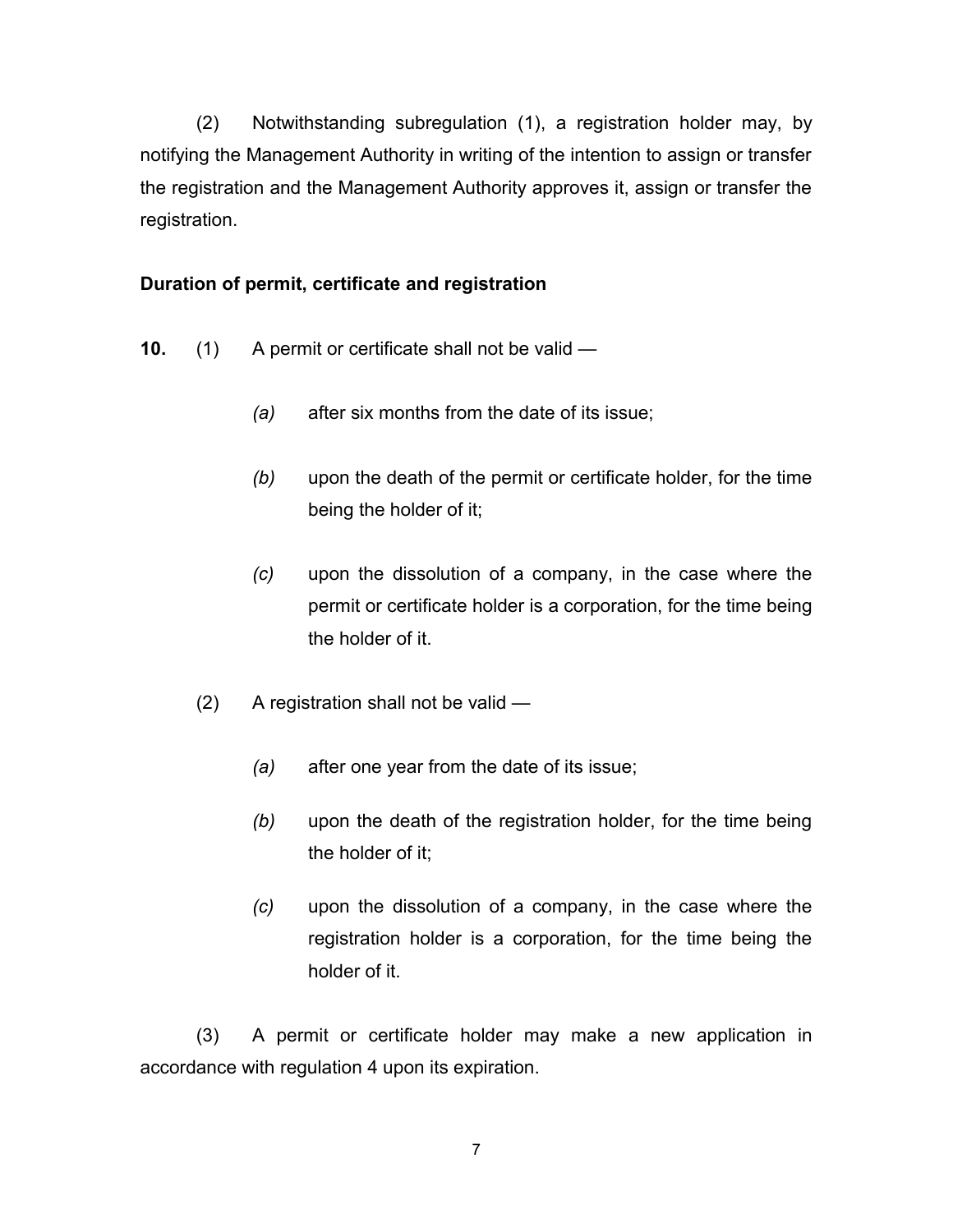(4) A registration holder may apply for a renewal of the registration upon its expiration to the Management Authority in any manner as the Management Authority may determine and shall, upon approval, pay the prescribed fee.

(5) Notwithstanding subregulations (1) and (2), the Management Authority shall have the power to decide on other circumstances in which the permit, certificate or registration deemed to be invalid.

#### **Interpretation of Second Schedule**

**11.** Any words in the fourth column of the Second Schedule which are defined in the Act, except for the "Management Authority", shall be read according to the meaning as intended in the Convention.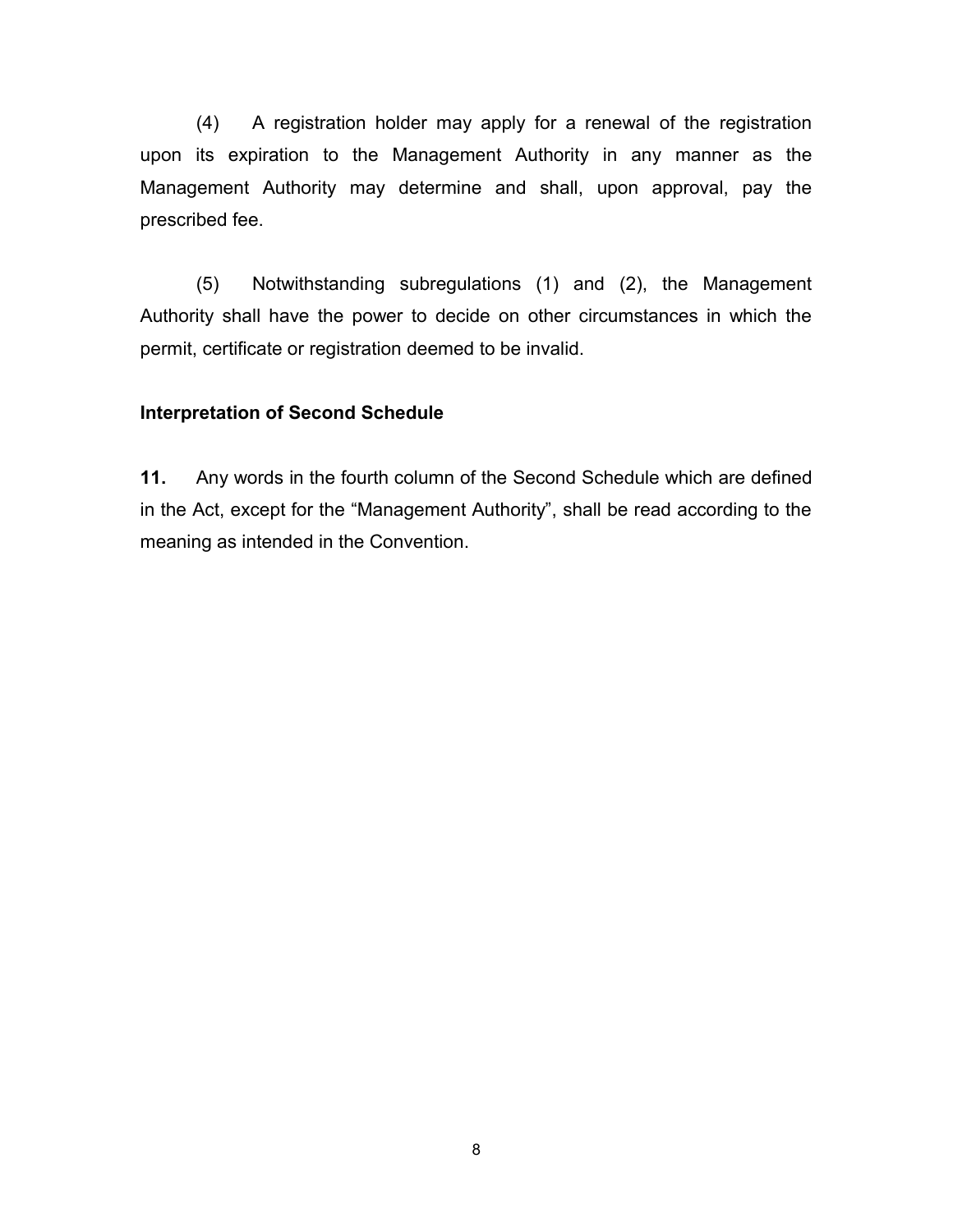# FIRST SCHEDULE

# (Regulation 3)

# FEES

| <b>Provisions</b>                                       | Fees (RM) |
|---------------------------------------------------------|-----------|
| Paragraphs $4(1)(a)$ , $(b)$ , $(c)$ , $(d)$ and<br>(f) | 50.00     |
| Paragraph $4(1)(e)$                                     | 200.00    |
| Subregulation 10(4)                                     | 100.00    |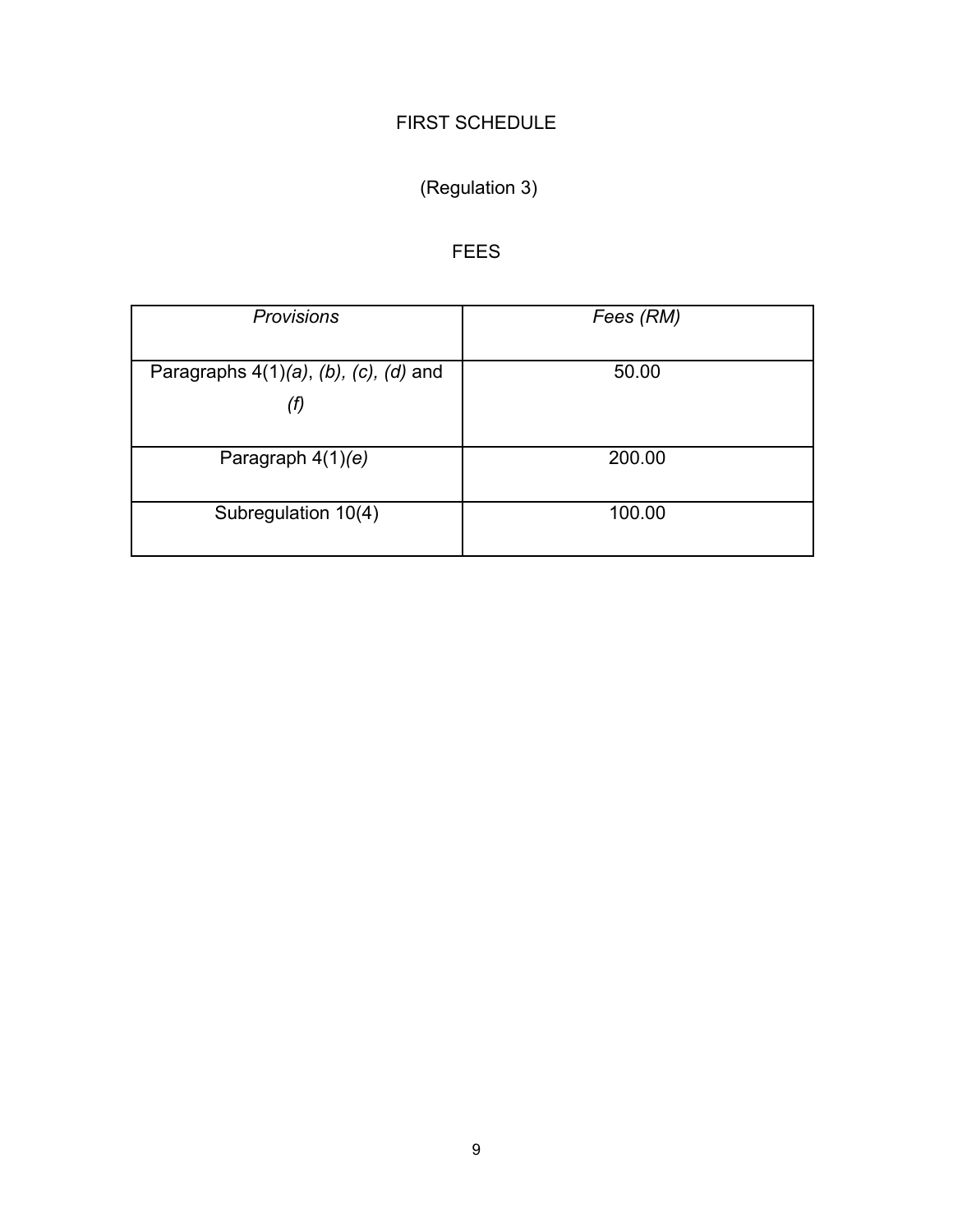# SECOND SCHEDULE

# [Subregulation 4(2)]

| Provision | Application | Appendix       | Documents To Be Furnished                 |
|-----------|-------------|----------------|-------------------------------------------|
|           |             | (Third         |                                           |
|           |             | Schedule of    |                                           |
|           |             | the Act)       |                                           |
| Paragraph |             |                |                                           |
| 4(1)(a)   |             |                |                                           |
|           | Permit to   |                | Documents issued by the scientific        |
|           | import any  |                | authority of exporting countries          |
|           | scheduled   | I              | where the import is intended for          |
|           | species     |                | research, exhibition or other non-        |
|           |             |                | commercial trade purposes                 |
|           |             |                |                                           |
|           |             |                |                                           |
|           |             |                |                                           |
|           |             |                |                                           |
|           |             |                | Permit to export or certificate to re-    |
|           |             | $\mathbf{I}$   | export issued by a management             |
|           |             |                | authority of exporting countries          |
|           |             |                | except for the purpose of introduction    |
|           |             |                | from the sea                              |
|           |             | $\mathbf{III}$ |                                           |
|           |             |                | certificate of origin or permit to<br>(a) |
|           |             |                | export issued by exporting                |
|           |             |                | countries; or                             |
|           |             |                |                                           |
|           |             |                | certificate to re-export issued<br>(b)    |
|           |             |                | by a management authority of              |
|           |             |                | re-exporting countries                    |
|           |             |                |                                           |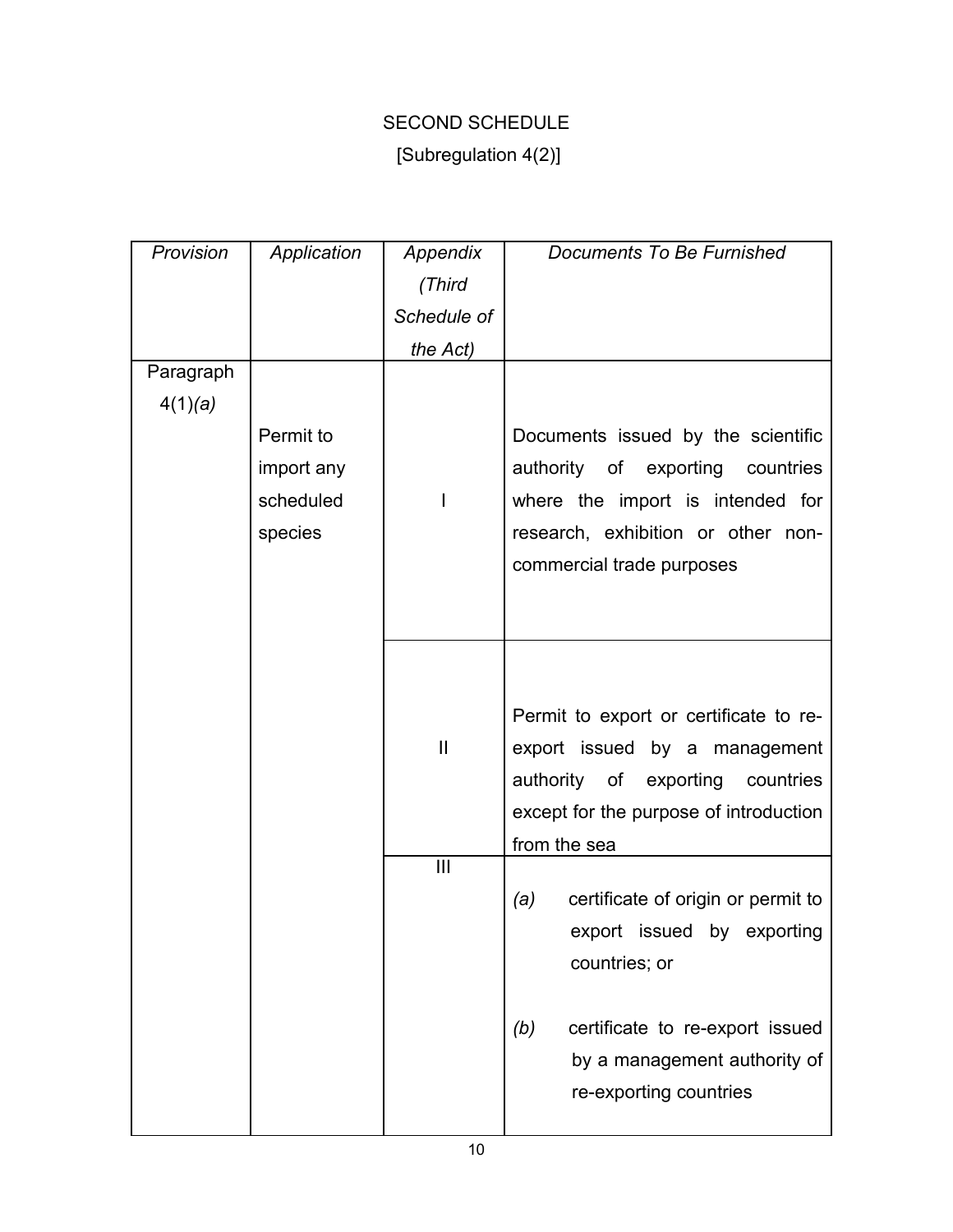| Provision            | Application | Appendix    | <b>Documents To Be Furnished</b>     |
|----------------------|-------------|-------------|--------------------------------------|
|                      |             | (Third      |                                      |
|                      |             | Schedule of |                                      |
|                      |             | the Act)    |                                      |
|                      |             |             |                                      |
|                      | Permit to   |             |                                      |
|                      | export any  |             | permit to import issued<br>(a)<br>by |
|                      | scheduled   |             | importing countries; and             |
|                      | species     |             |                                      |
|                      |             |             | documents from -<br>(b)              |
|                      |             |             | (i)<br>the Forestry Department       |
|                      |             |             | of<br>the<br><b>States</b><br>in     |
|                      |             |             | Peninsular Malaysia and              |
|                      |             |             | Sabah<br>Forestry                    |
|                      |             |             | Department in relation to            |
|                      |             |             | terrestrial<br>plants<br>and         |
|                      |             |             | timber<br>Peninsular<br>in           |
| Paragraph<br>4(1)(b) |             |             | Malaysia and Sabah; or               |
|                      |             |             | (ii)<br>the<br>Management            |
|                      |             |             | Authority, except<br>the             |
|                      |             |             | Malaysian<br>Timber                  |
|                      |             |             | Industry Board and the               |
|                      |             |             | Department<br>Οf                     |
|                      |             |             | Agriculture,<br>Ministry of          |
|                      |             |             | Agriculture<br>Agro-<br>and          |
|                      |             |             | <b>Based</b><br>Industries           |
|                      |             |             | Malaysia, in relation to             |
|                      |             |             | the species specified in             |
|                      |             |             | the second column and                |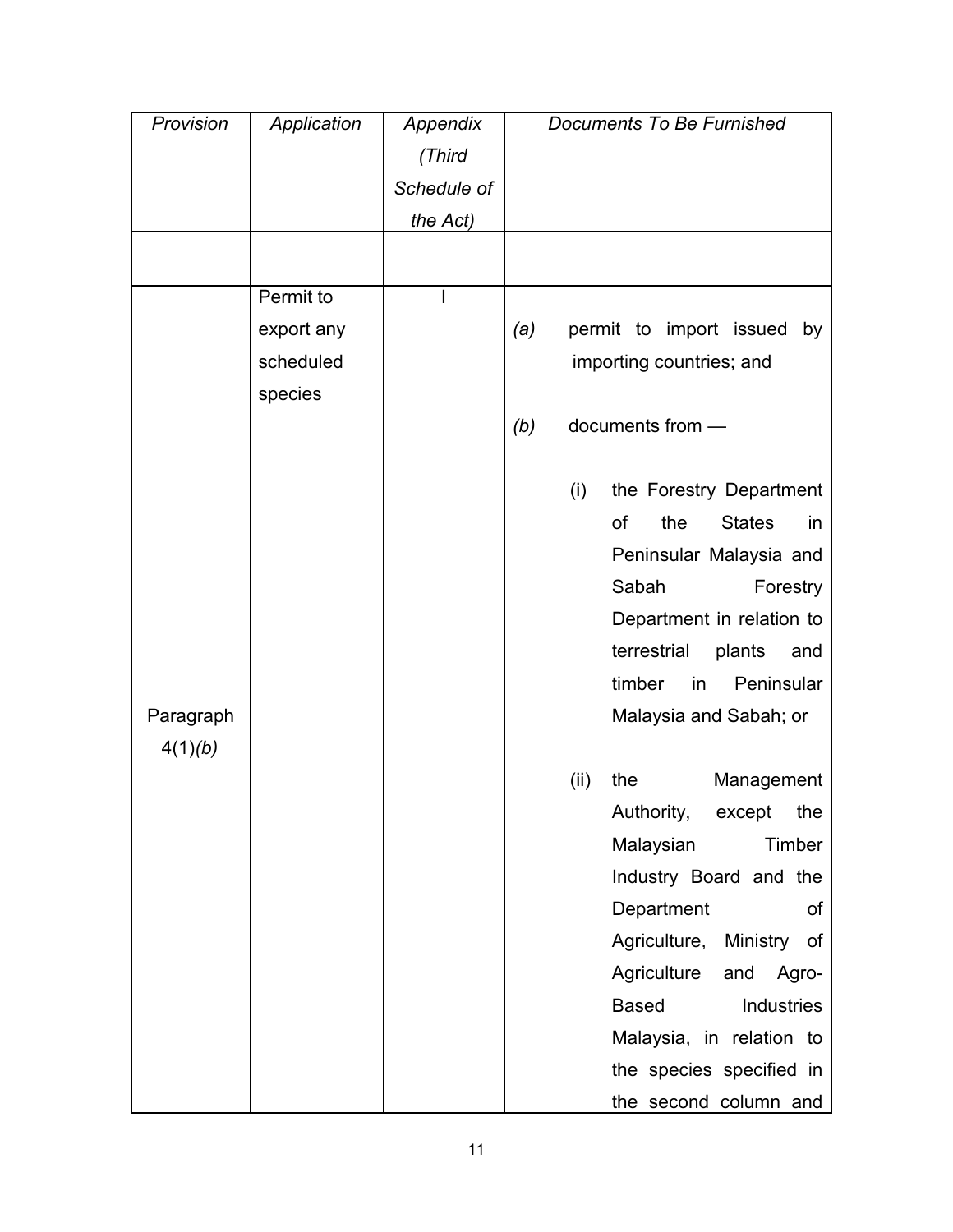| Provision | Application | Appendix    | <b>Documents To Be Furnished</b>       |
|-----------|-------------|-------------|----------------------------------------|
|           |             | (Third      |                                        |
|           |             | Schedule of |                                        |
|           |             | the Act)    |                                        |
|           |             |             | region specified in the                |
|           |             |             | third<br>column                        |
|           |             |             | the<br>corresponding<br>to             |
|           |             |             | respective Management                  |
|           |             |             | Authority as specified in              |
|           |             |             | the First Schedule of the              |
|           |             |             | Act,                                   |
|           |             |             |                                        |
|           |             |             | if the scheduled species are not       |
|           |             |             | extracted<br>from<br>the<br>controlled |
|           |             |             | environment.                           |
|           |             | II and III  |                                        |
|           |             |             | documents from -<br>(a)                |
|           |             |             |                                        |
|           |             |             | (i)<br>the Forestry Department         |
|           |             |             | of<br><b>State</b><br>each<br>in       |
|           |             |             | Peninsular Malaysia and                |
|           |             |             | Sabah<br>Forestry                      |
|           |             |             | Department in relation to              |
|           |             |             | terrestrial<br>plants<br>and           |
|           |             |             | timber<br>Peninsular<br>in             |
|           |             |             | Malaysia and Sabah; or                 |
|           |             |             |                                        |
|           |             |             | Management<br>(ii)<br>the              |
|           |             |             | Authority,<br>the<br>except            |
|           |             |             | Timber<br>Malaysian                    |
|           |             |             | Industry Board and the                 |
|           |             |             | Department<br>of                       |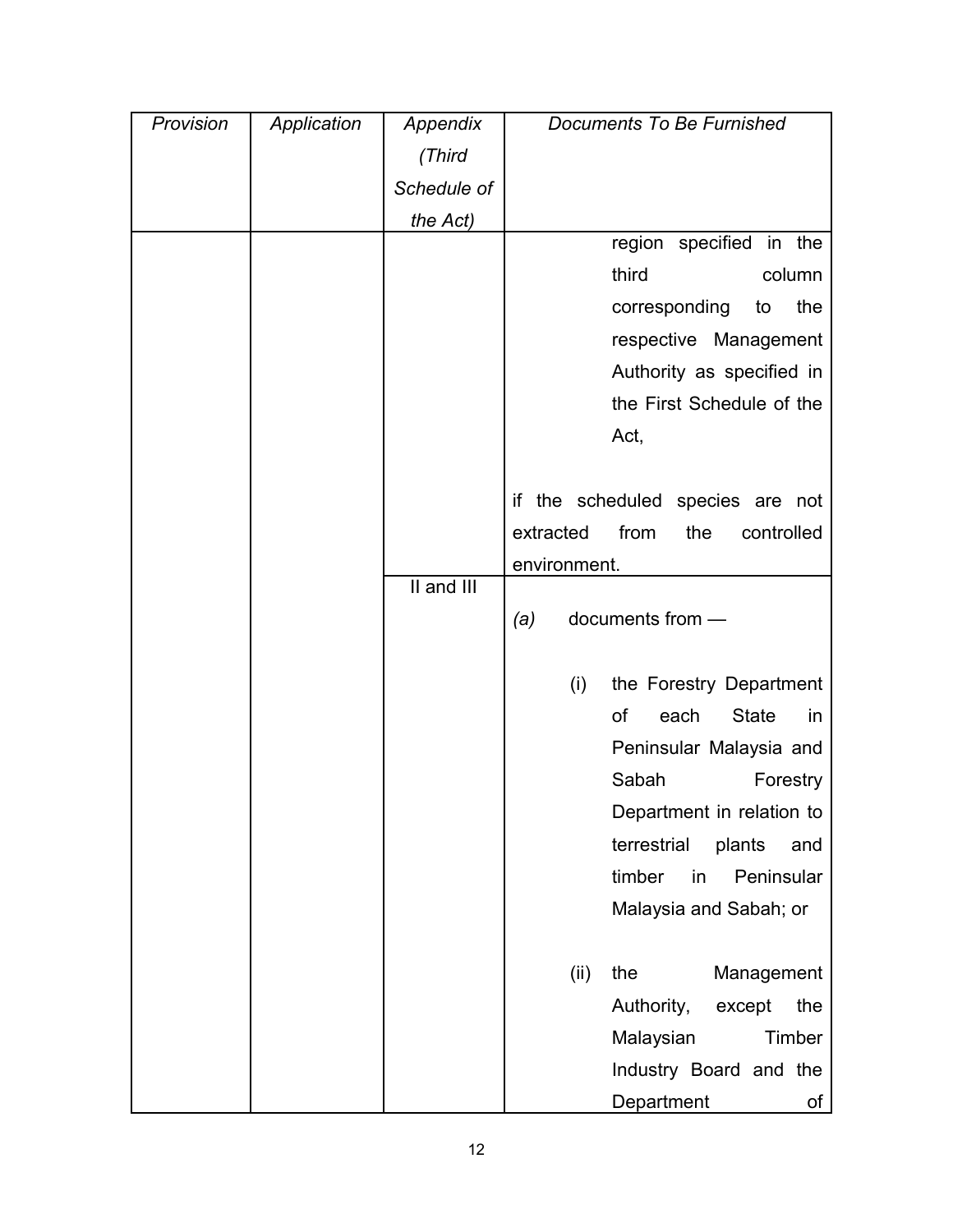| Provision | Application | Appendix    | Documents To Be Furnished                |
|-----------|-------------|-------------|------------------------------------------|
|           |             | (Third      |                                          |
|           |             | Schedule of |                                          |
|           |             | the Act)    |                                          |
|           |             |             | Agriculture, Ministry of                 |
|           |             |             | Agriculture<br>Agro-<br>and              |
|           |             |             | <b>Based</b><br>Industries               |
|           |             |             | Malaysia, in relation to                 |
|           |             |             | the species specified in                 |
|           |             |             | the second column and                    |
|           |             |             | region specified in the                  |
|           |             |             | third<br>column                          |
|           |             |             | corresponding<br>the<br>to               |
|           |             |             | respective Management                    |
|           |             |             | Authority as specified in                |
|           |             |             | the First Schedule of the                |
|           |             |             | Act,                                     |
|           |             |             |                                          |
|           |             |             | if the scheduled species are not         |
|           |             |             | extracted<br>from<br>the<br>controlled   |
|           |             |             | environment                              |
|           |             |             |                                          |
|           |             |             |                                          |
|           |             |             | endorsement copy or copy of<br>(a)       |
|           |             |             | a permit to import issued by             |
|           |             |             | the importing countries;                 |
|           |             |             |                                          |
|           |             |             | permit to<br>import from<br>(b)<br>the   |
|           |             |             | importing country;-                      |
|           |             |             |                                          |
|           |             |             | certificate to introduce from the<br>(c) |
|           |             |             | sea any scheduled species;               |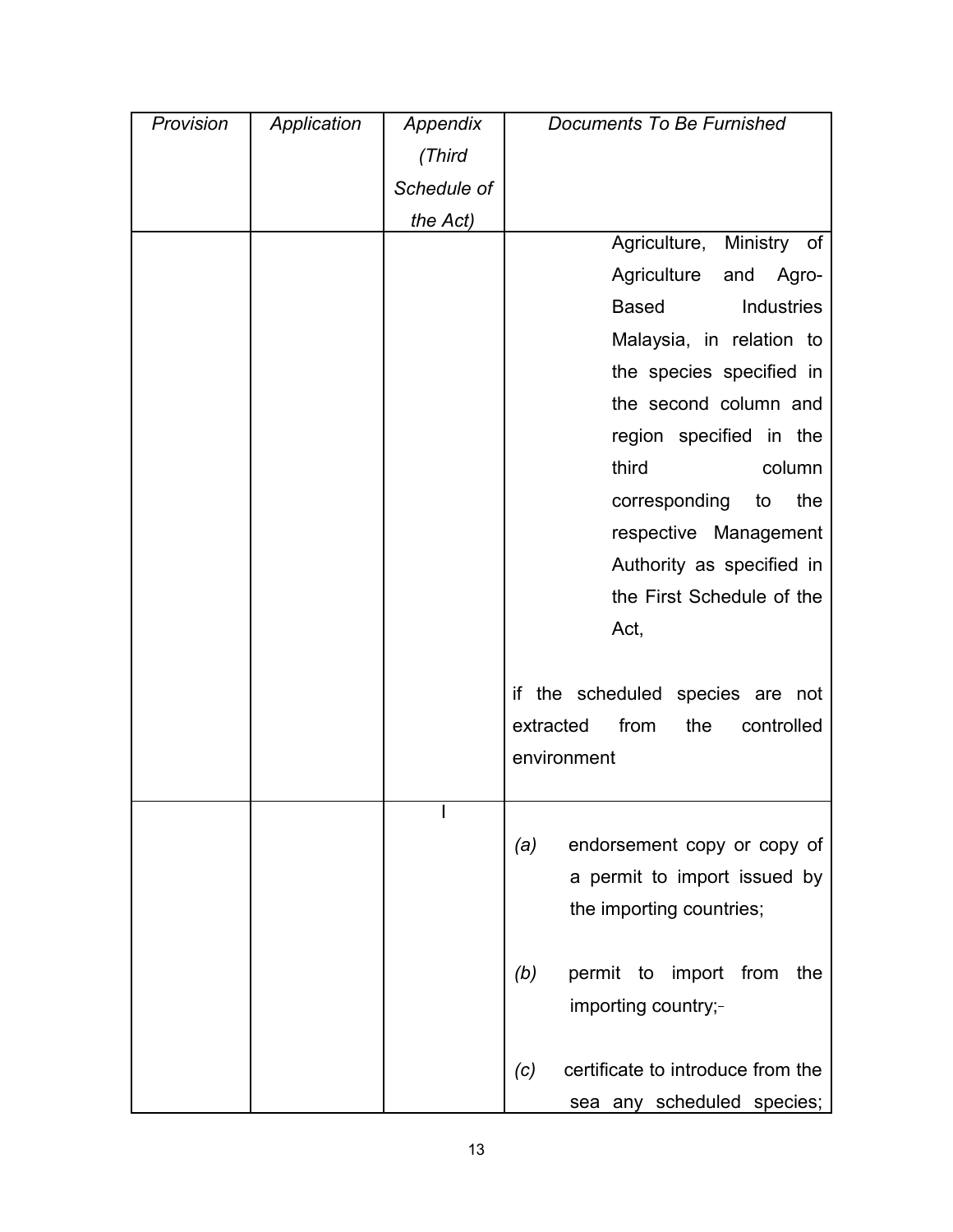| Provision                                                                       | Application | Appendix                                                                                       | Documents To Be Furnished                                                                                                                     |
|---------------------------------------------------------------------------------|-------------|------------------------------------------------------------------------------------------------|-----------------------------------------------------------------------------------------------------------------------------------------------|
|                                                                                 |             | (Third                                                                                         |                                                                                                                                               |
|                                                                                 |             | Schedule of                                                                                    |                                                                                                                                               |
|                                                                                 |             | the Act)                                                                                       |                                                                                                                                               |
|                                                                                 |             |                                                                                                | and<br>(d)<br>permit to export issued<br>by<br>countries<br>of<br>origin<br>or                                                                |
| Certificate to<br>re-export any<br>Paragraph<br>scheduled<br>4(1)(c)<br>species |             | certificate to re-exports from<br>exporting<br>countries,<br>if<br>applicable*                 |                                                                                                                                               |
|                                                                                 |             | endorsement copy or copy of<br>(a)<br>a permit to import issued by<br>the importing countries; |                                                                                                                                               |
|                                                                                 |             | II and III                                                                                     | certificate to introduce from the<br>(b)<br>sea any scheduled species;<br>and                                                                 |
|                                                                                 |             |                                                                                                | permit to export, certificate to<br>(c)<br>certificate<br>re-export<br>or<br>0t<br>origin issued<br>by exporting<br>countries, if applicable* |
| Paragraph<br>4(1)(e)                                                            |             |                                                                                                | endorsement copy or copy of a<br>(a)<br>permit to import issued by the<br>importing countries; and                                            |
|                                                                                 |             |                                                                                                | permit to export from countries<br>(b)<br>of origin or certificate to re-                                                                     |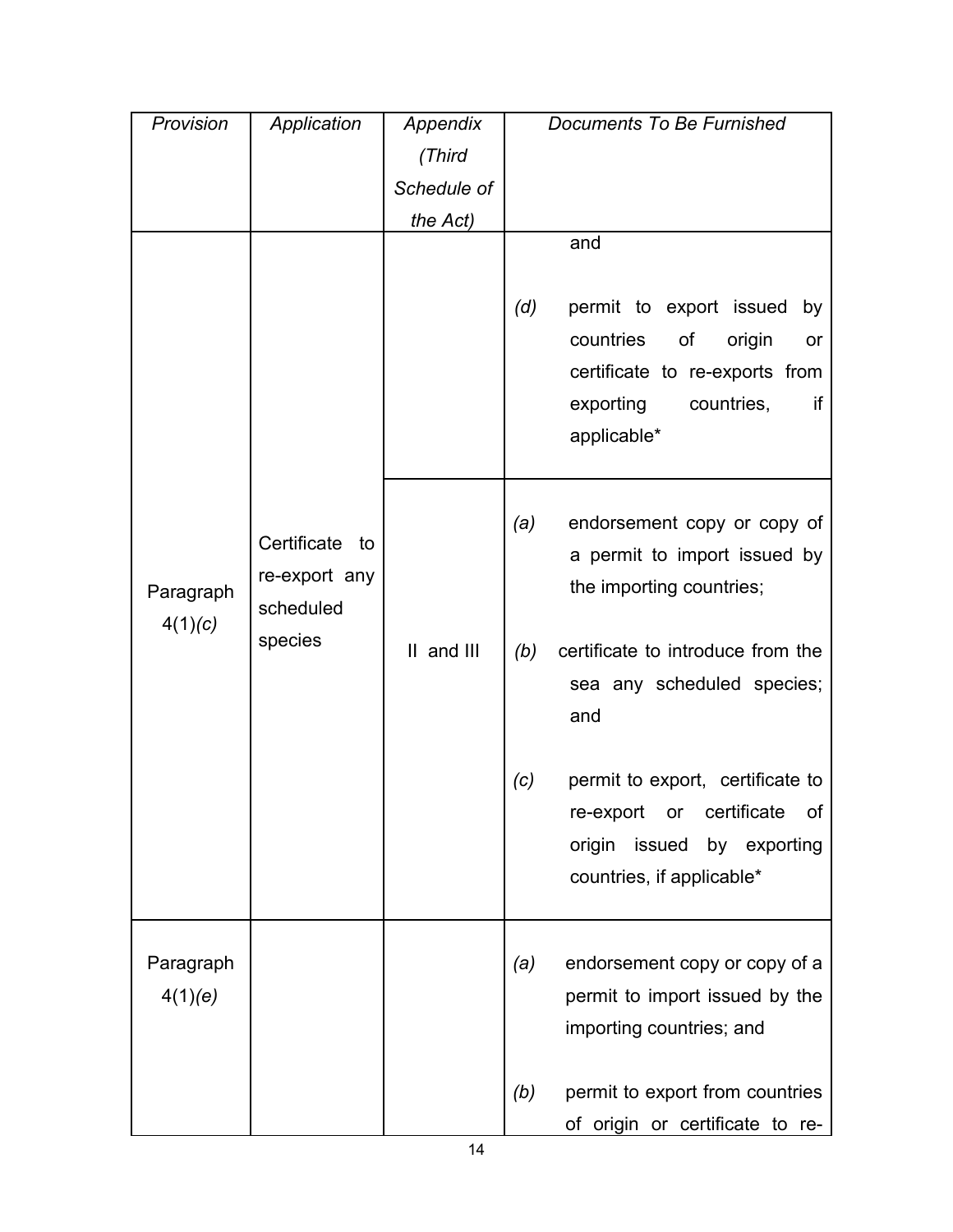| Provision | Application   | Appendix          | <b>Documents To Be Furnished</b> |
|-----------|---------------|-------------------|----------------------------------|
|           |               | (Third            |                                  |
|           |               | Schedule of       |                                  |
|           |               | the Act)          |                                  |
|           |               |                   | from<br>export<br>exporting      |
|           |               |                   | countries, if applicable; or     |
|           |               |                   |                                  |
|           | Registration  |                   | documents from -<br>(c)          |
|           | to produce    |                   |                                  |
|           | captive bred  |                   | (i)<br>the Forestry Department   |
|           | animal or     |                   | of<br>the<br><b>States</b><br>in |
|           | artificially  |                   | Peninsular Malaysia and          |
|           | propagated    |                   | Sabah<br>Forestry                |
|           | plant or      |                   | Department in relation to        |
|           | animal of any | $I, II$ and $III$ | terrestrial<br>plants<br>and     |
|           | scheduled     |                   | timber<br>Peninsular<br>in       |
|           | species for   |                   | Malaysia and Sabah; or           |
|           | commercial    |                   |                                  |
|           | trade         |                   | the<br>Management<br>(ii)        |
|           | purposes      |                   | Authority,<br>the<br>except      |
|           |               |                   | Timber<br>Malaysian              |
|           |               |                   | Industry Board and the           |
|           |               |                   | of<br>Department                 |
|           |               |                   | Agriculture<br>Ministry<br>of    |
|           |               |                   | Agriculture<br>Agro-<br>and      |
|           |               |                   | Industries<br><b>Based</b>       |
|           |               |                   | Malaysia, in relation to         |
|           |               |                   | the species specified in         |
|           |               |                   | the second column and            |
|           |               |                   | region specified in the          |
|           |               |                   | third<br>column                  |
|           |               |                   | the<br>corresponding<br>to       |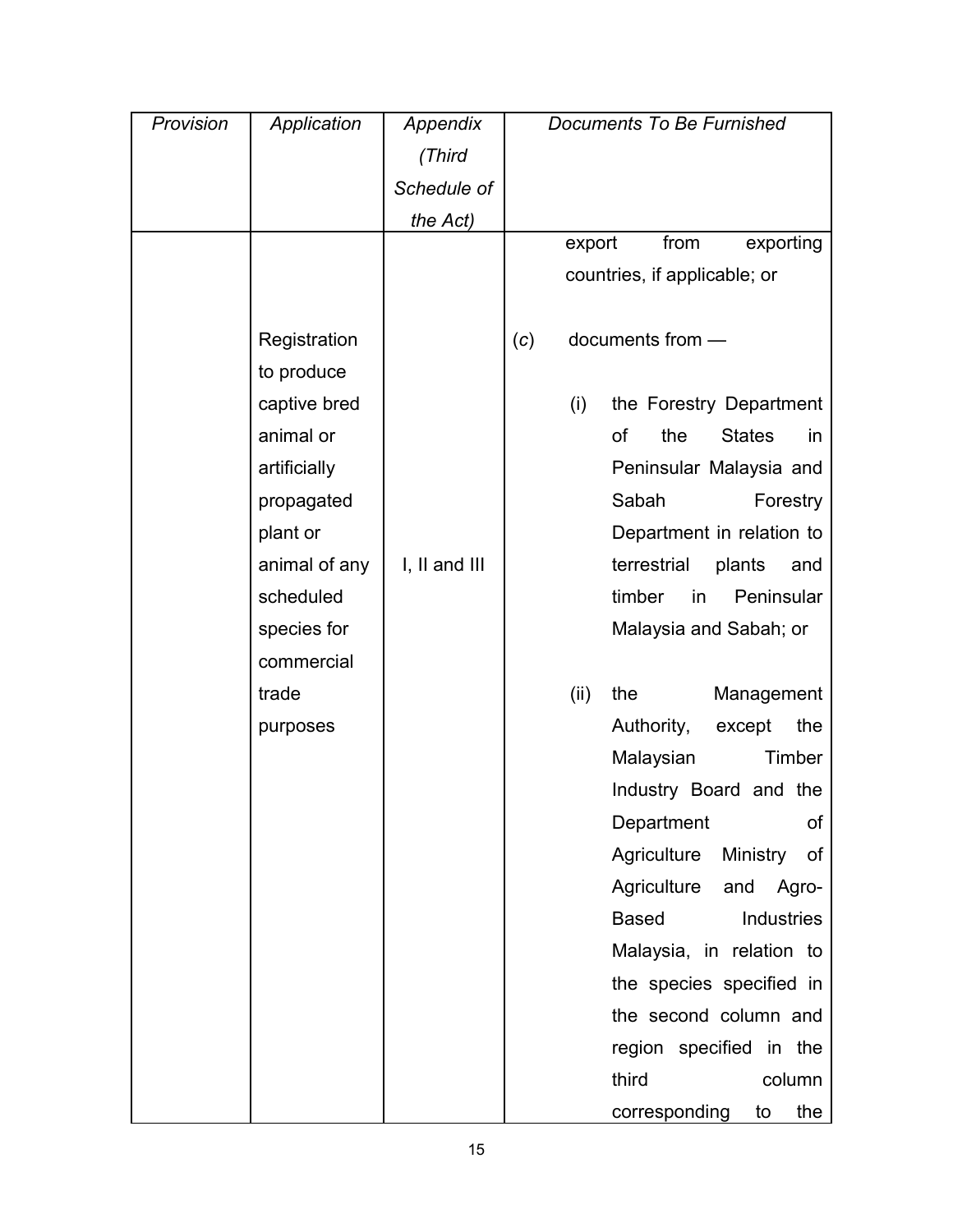| Provision            | Application   | Appendix    | <b>Documents To Be Furnished</b>       |
|----------------------|---------------|-------------|----------------------------------------|
|                      |               | (Third      |                                        |
|                      |               | Schedule of |                                        |
|                      |               | the Act)    |                                        |
|                      |               |             | respective<br>Management               |
|                      |               |             | Authority as specified in              |
|                      |               |             | the First Schedule of the              |
|                      |               |             | Act                                    |
|                      |               |             |                                        |
|                      |               |             | Registration certificate issued by the |
|                      | Permit to     | II and III  | <b>Management Authority</b>            |
|                      | export any    |             |                                        |
|                      | captive bred  |             |                                        |
|                      | animal or     |             |                                        |
|                      | artificially  |             |                                        |
| Paragraph<br>4(1)(f) | propagated    |             |                                        |
|                      | plant or      |             |                                        |
|                      | animal of any |             |                                        |
|                      | scheduled     |             |                                        |
|                      | species for   |             |                                        |
|                      | commercial    |             |                                        |
|                      | trade         |             |                                        |
|                      | purposes      |             |                                        |

\*Note:

The Management Authority may request those documents to be furnished, in addition to other documents as requested, for the purpose of monitoring the trade activity.

Made December 2009

[ ;PN(PU2)672]